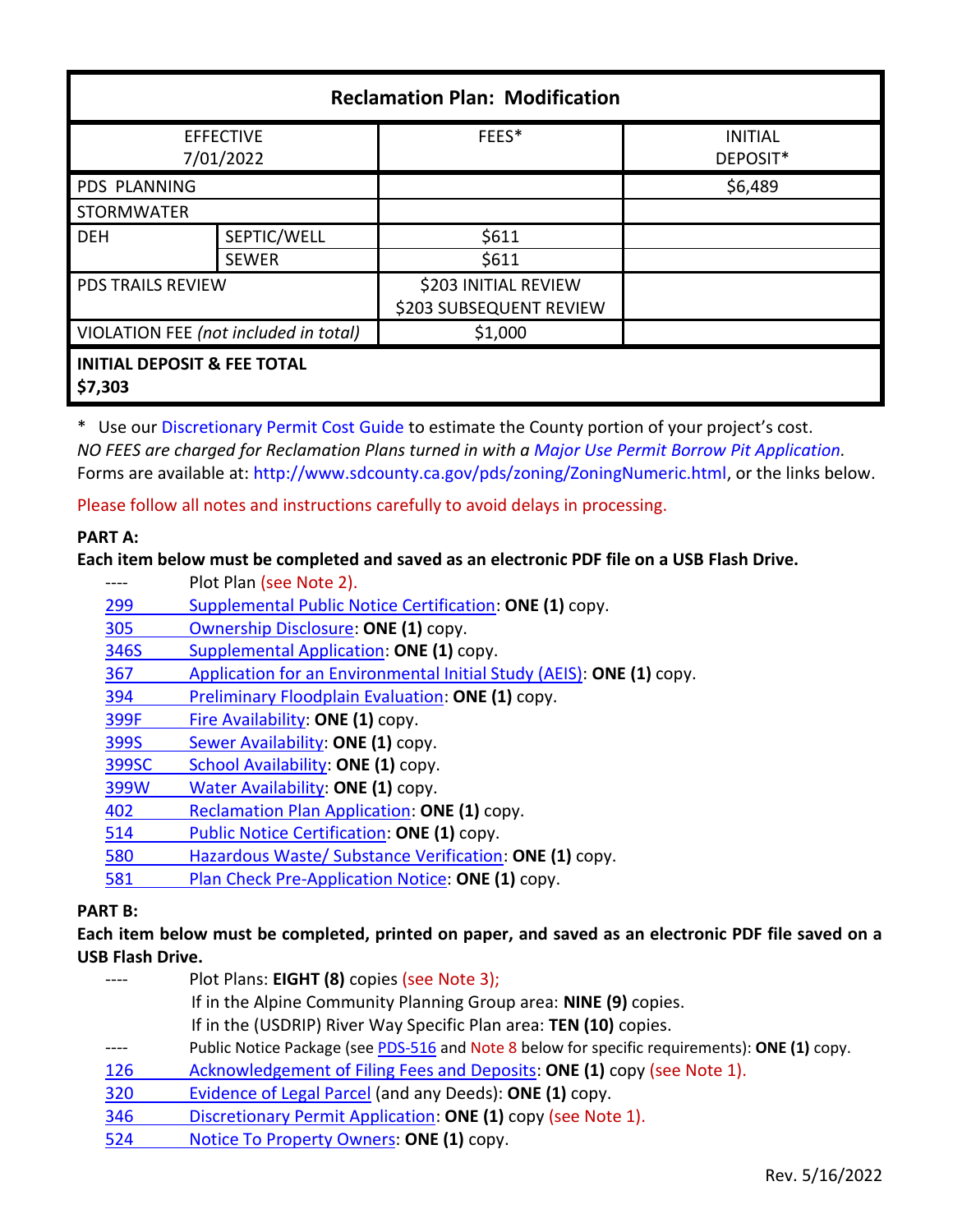# **PART C:**

### **All items below are for your information. Please do not bring in these items.**

- [209 Defense and Indemnification Agreement FAQs](http://www.sdcounty.ca.gov/pds/zoning/formfields/PDS-PLN-209.pdf) [247 Fish and Wildlife Fees](http://www.sdcounty.ca.gov/pds/zoning/formfields/PDS-PLN-247.pdf)  [298 Supplemental Public Notice Procedure](http://www.sdcounty.ca.gov/pds/zoning/formfields/PDS-PLN-298.pdf)  313 [Major Use Permit Applicant's Gui](http://www.sdcounty.ca.gov/pds/zoning/formfields/PDS-PLN-313.pdf)de [374 Resource Protection Study](http://www.sdcounty.ca.gov/pds/zoning/formfields/PDS-PLN-374.pdf)  403 [Reclamation Plan Requirements](http://www.sdcounty.ca.gov/pds/zoning/formfields/PDS-PLN-403.pdf) 404 [Landscape Documentation Package Checklist](http://www.sdcounty.ca.gov/pds/zoning/formfields/PDS-PLN-404.pdf) [515 Public Notice Procedure](http://www.sdcounty.ca.gov/pds/zoning/formfields/PDS-PLN-515.pdf)  516 [Public Notice Applicant's Guide](http://www.sdcounty.ca.gov/pds/zoning/formfields/PDS-PLN-516.pdf)  [906 Signature](http://www.sdcounty.ca.gov/pds/zoning/formfields/PDS-PLN-906.pdf) Requirements [Grading Plan Handout for Site Plans/ Major Use Permits](http://www.sdcounty.ca.gov/pds/zoning/formfields/GradePlanHandoutSitePlanMUP.pdf)
	- [Policy G-3: Determination of Legal Parcel](http://www.sdcounty.ca.gov/pds/zoning/formfields/POLICY-G-3.pdf)

### **NOTES:**

### 1. **IMPORTANT:**

A Registered Property Owner **MUST SUBMIT** a **Signed Letter of Authorization** for an Agent if; An Authorized Agent signs the PDS-346 form and is not the registered owner of the parcel.

Or, the parcel is owned by two or more registered owners.

Or, not all of the registered owners are signing the PDS-346 form.

Or, the Authorized Agent is not the Financially Responsible Party.

Or, the parcel is owned by a Corporation.

#### **ADDITIONALLY:**

Financially Responsible Party **MUST SIGN** form PDS-126.

Financially Responsible Party **INFORMATION MUST MATCH EXACTLY** on form PDS-126 Authorized Agent **may sign** form PDS-346 **ONLY IF ATTACHED** to a **Signed Letter of Authorization.**

- 2. Save each complete Study, Report, Plot Plan, Map, etc., as an electronic PDF file onto ONE (1) USB Flash Drive. Provide only ONE (1) USB Flash Drive. Submit only the requested files. Files CANNOT have any security restrictions or passwords. Please name each PDF file on the USB Flash Drive based on the "Title or Type" of document being submitted (examples: Plot Plan, Resource Protection Study, Grading Plan). Please note: the USB Flash Drive will not be returned.
- 3. Plot plans are to be stapled together in sets and folded to 8½" x 11" with the lower right-hand corner exposed.
- 4. If the parcel is on septic sanitation system and/or well potable system, then Health Department (DEH) certification is required.
- 5. Project goes to local Community Planning Group and/or Design Review Board for recommendation.
- 6. If project is a violation, plans must have Code Compliance Officer's stamp before accepting the application.
- 7. Your application package must be complete when you bring it in for submittal. The submittal process begins at the main "Check-In" counter on the first floor.
- 8. Notice of the application shall be given to all property owners within 500' (feet) from the applicant's property and a minimum of 20 different owners. For example, if 20 different property owners cannot be found within a 500' radius, the notice area shall be expanded until 20 property owners are available for notification. See table below for more details.